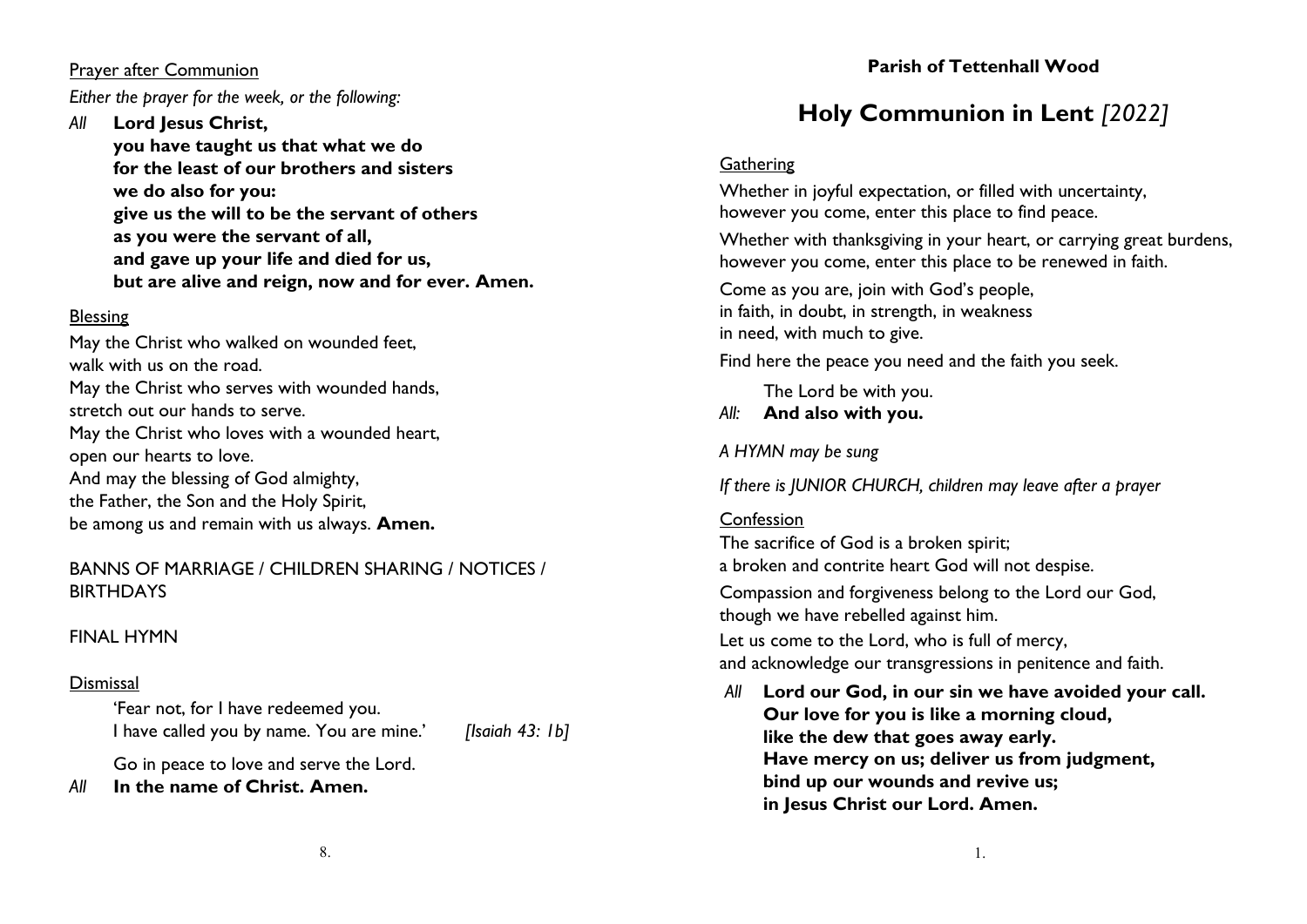May the God of love and power forgive us and free us from our sins, heal and strengthen us by his Spirit, and raise us to new life in Christ our Lord. **Amen.**

#### The Collect *[for the day]*

First Reading At the end: This is the word of the Lord. *All* **Thanks be to God.**

#### **HYMN**

*We stand for the* Gospel Reading

Hear the Gospel of our Lord Jesus Christ according to... *All* **Glory to you, O Lord.**

*At the end:* This is the Gospel of the Lord. *All* **Praise to you, O Christ.**

#### **SFRMON**

## Affirmation of Faith

Let us affirm our faith in Jesus Christ the Son of God.

*All* **Though he was divine, he did not cling to equality with God, but made himself nothing. Taking the form of a slave, he was born in human likeness. He humbled himself and was obedient to death, even the death of the cross. Therefore God has raised him on high, and given him the name above every name: that at the name of Jesus every knee should bow, and every voice proclaim that Jesus Christ is Lord, to the glory of God the Father. Amen.** *[cf Philippians 2.6-11]*

#### Invitation to the Table

Come to this table, you who have much faith and you who would like to have more; you who have come here often and you who have not been for a long time; you who have tried to follow and you who have failed. Come. It is Christ who invites us to meet him here.

*All* **Most merciful Lord, your love compels us to come in. Our hands were unclean, our hearts were unprepared; we were not fit even to eat the crumbs from under your table. But you, Lord, are the God of our salvation, and share your bread with sinners. So cleanse and feed us with the precious body and blood of your Son, that he may live in us and we in him; and that we, with the whole company of Christ, may sit and eat in your kingdom. Amen.**

Receiving Communion

May the body and blood of Christ keep us in eternal life.

*All* **Amen.**

*All are invited to come forward to receive Communion, or for a prayer of blessing.*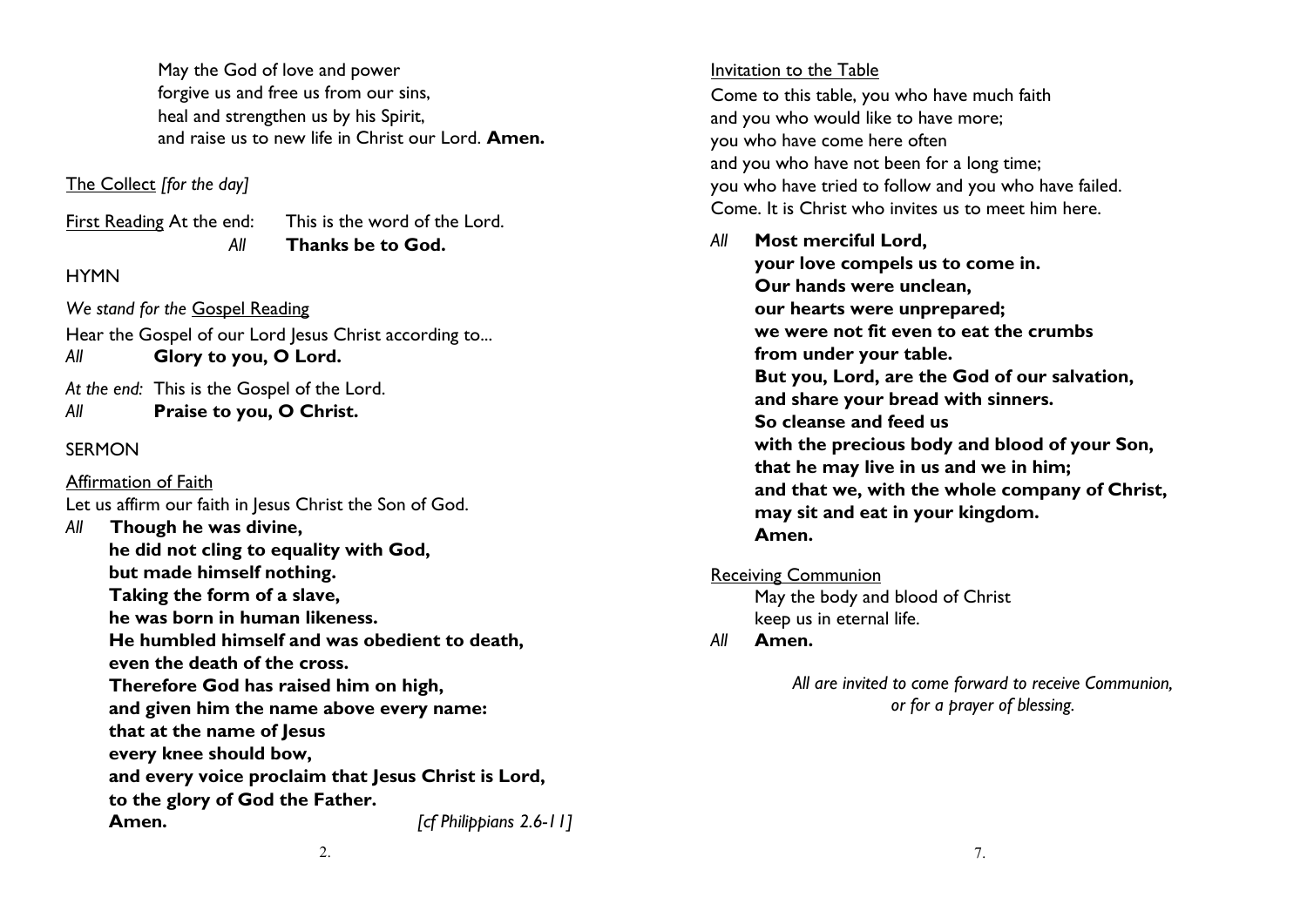Send your Spirit on us now that by these gifts we may feed on Christ with opened eyes and hearts on fire.

May we and all who share this food offer ourselves to live for you and be welcomed at your feast in heaven where all creation worships you, Father, Son and Holy Spirit:

#### *All* **Blessing and honour and glory and power be yours for ever and ever. Amen.**

#### The Lord's Prayer

Trusting in the compassion of God, as our Saviour taught us, so we pray:

*All* **Our Father in heaven, hallowed be your name, your kingdom come, your will be done, on earth as in heaven. Give us today our daily bread. Forgive us our sins as we forgive those who sin against us. Lead us not into temptation but deliver us from evil. For the kingdom, the power, and the glory are yours now and for ever. Amen.**

#### Breaking of the Bread

We break this bread to share in the body of Christ.

*All* **Though we are many, we are one body, because we all share in one bread.**

Prayers of Intercession: *This, or another, response may be used:* Lord, in your mercy *All* **hear our prayer.** *And at the end:* Merciful Father, *All* **accept these prayers, for the sake of your Son, our Saviour Jesus Christ. Amen.** *Living in Love and Faith* [Sunday services, 9.30 & 11.00] *During Lent, we are following the Church of England's resource Living in Love and Faith, engaging with issues of identity, sexuality, relationships and marriage. Part of this involves listening to the lived experiences of people with different backgrounds and understandings, so each week in our services we watch one story video from the course, recognising views expressed belong to the individuals concerned and not necessarily to the Church as a whole. This week ...* Story Video **Prayer** *All* **Lord God, you write the story of your grace and truth into the lives of your people. Grant to us all, grace to live in love, faith and holiness. May we dwell together united in your love, and so bear to the world the oil of your healing and the dew of your blessing; through Jesus Christ our Lord. Amen.**

## The Peace

Let the peace of Christ rule in your hearts, since as members of one body you are called to peace.

The peace of the Lord be always with you.

#### *All:* **And also with you.**

*We offer one another a sign of peace.*